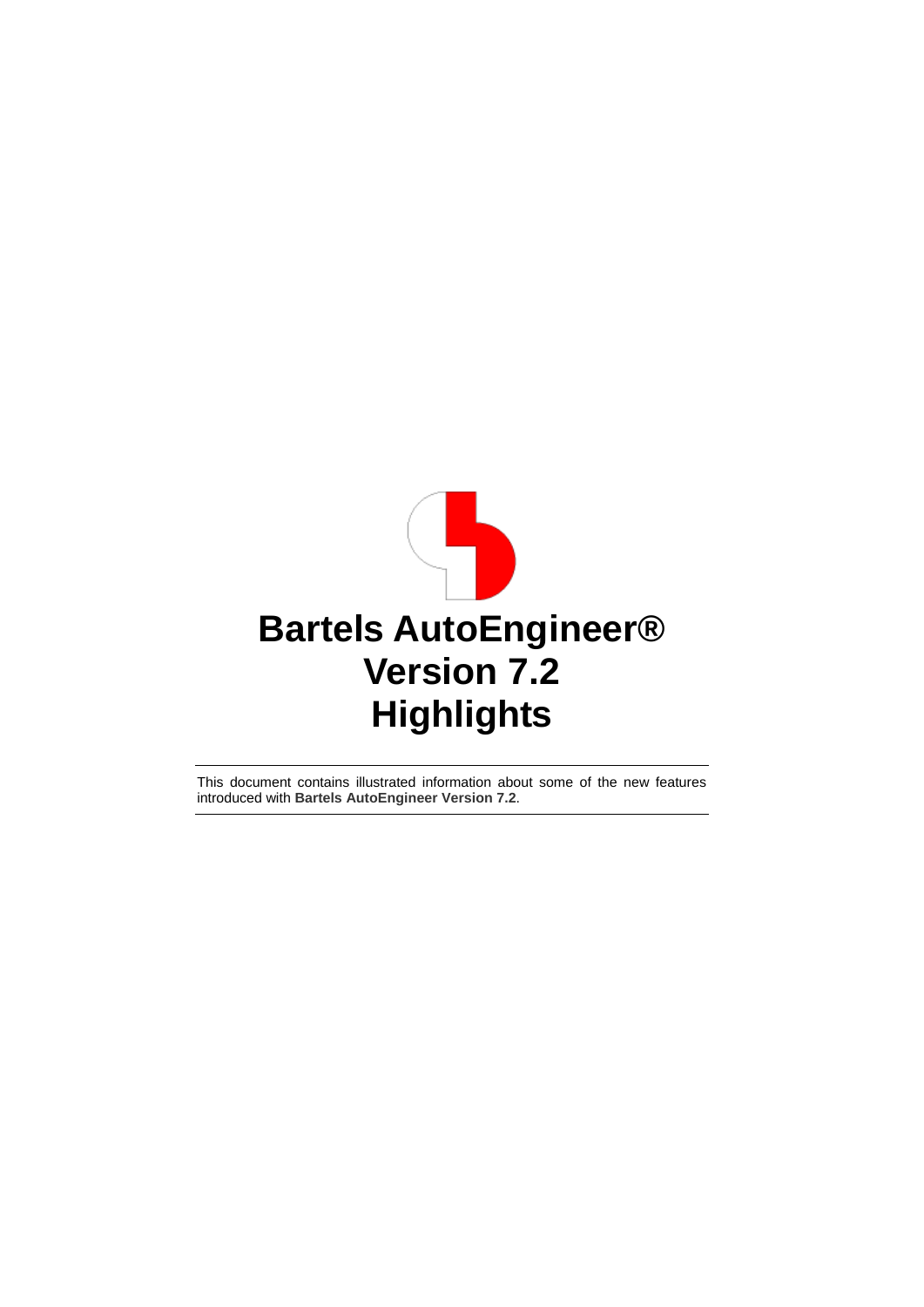#### **Bartels AutoEngineer Version 7.2 Highlights**

Published by: Bartels System GmbH, Erding Last printing: October 2008

The information contained in the **Bartels AutoEngineer** publications as well as the products and/or programs described therein are subject to change without notice and should not be construed as a commitment by Bartels System.

Although Bartels System has gone to great effort to verify the integrity of the information provided with the **Bartels AutoEngineer** publications, these publications could contain technical inaccuracies or typographical errors. Bartels System shall not be liable for errors contained therein or for incidental consequential damages in connection with the furnishing, performance or use of this material. Bartels System appreciates readers' and/or users' comments in order to improve these publications and/or the products described therein. Changes are periodically made to the information therein. These changes will be incorporated in new editions of the **Bartels AutoEngineer** publications.

All rights reserved. No part of the **Bartels AutoEngineer** publications may be reproduced, stored in a retrieval system, translated, transcribed or transmitted, in any form or by any means manual, electric, electronic, electromagnetic, mechanical, chemical, optical or otherwise without prior express written permission from Bartels System.

**Bartels AutoEngineer®**, **Bartels Router®** and **Bartels Autorouter®** are registered trademarks of Bartels System. **Bartels User Language™** and **Bartels Neural Router™** are trademarks of Bartels System. All other products or services mentioned in this publication are identified by the trademarks or service marks of their respective companies or organizations.

> Copyright © 1986-2008 by Oliver Bartels F+E All Rights Reserved Printed in Germany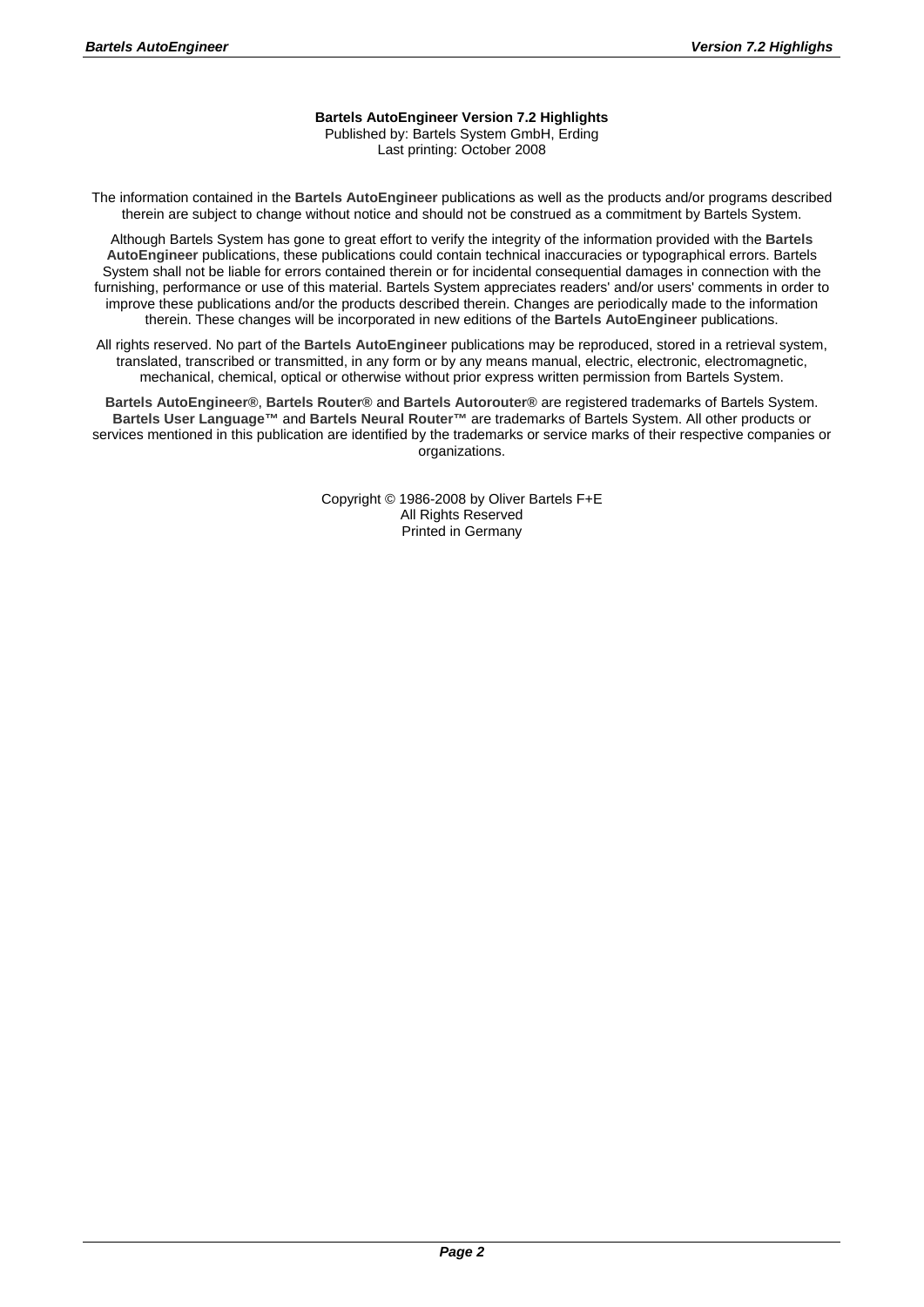#### **Contents**

| Bartels AutoEngineer® Version 7.2 Highlights …………………………………………………………………………………………… |  |
|----------------------------------------------------------------------------------|--|
|                                                                                  |  |
|                                                                                  |  |
|                                                                                  |  |
|                                                                                  |  |
|                                                                                  |  |
|                                                                                  |  |
|                                                                                  |  |
|                                                                                  |  |
|                                                                                  |  |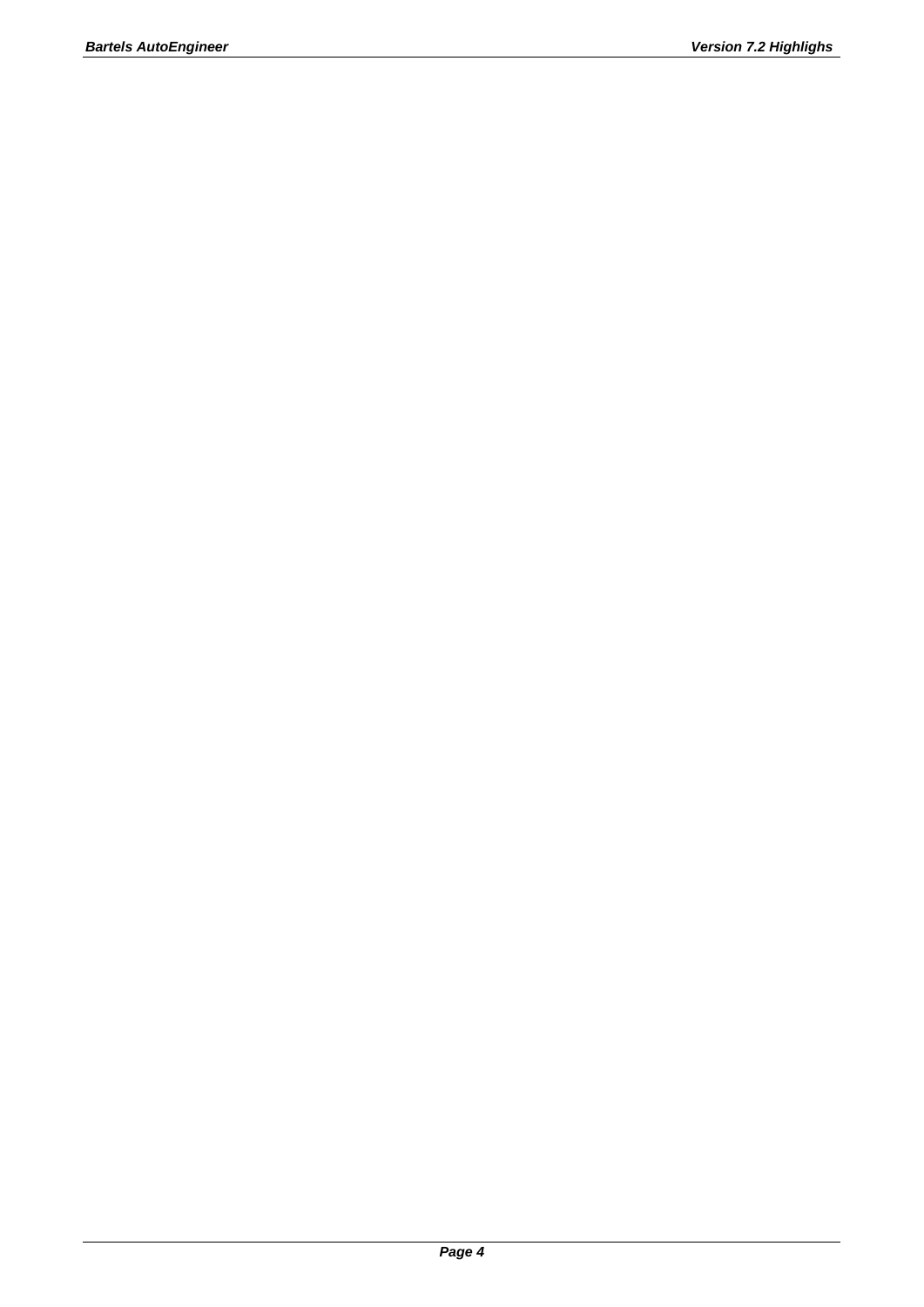# **Undo/Redo List with Action/Function Display**



## **Packager Error List with Zoom to Schematic Symbols**

|                            | Packager Error List              |                                                                                                                                                                                                                                                                                           |  |
|----------------------------|----------------------------------|-------------------------------------------------------------------------------------------------------------------------------------------------------------------------------------------------------------------------------------------------------------------------------------------|--|
|                            |                                  | Sheet Symbol Message                                                                                                                                                                                                                                                                      |  |
| b2<br>b3<br>b3<br>b3<br>b3 | ic21<br>C03<br>C03<br>C13<br>C13 | WARNING: Part 'ic16' multiple values for '\$val' ('F04'<>'f04')!<br>ERROR : Cannot change library name for 'c03'!<br>ERROR : Missing default command in logical definition!<br>ERROR : Cannot change library name for 'c13'!<br>Missing default command in logical definition!<br>ERROR : |  |
| Update                     |                                  | Errors+Warnings                                                                                                                                                                                                                                                                           |  |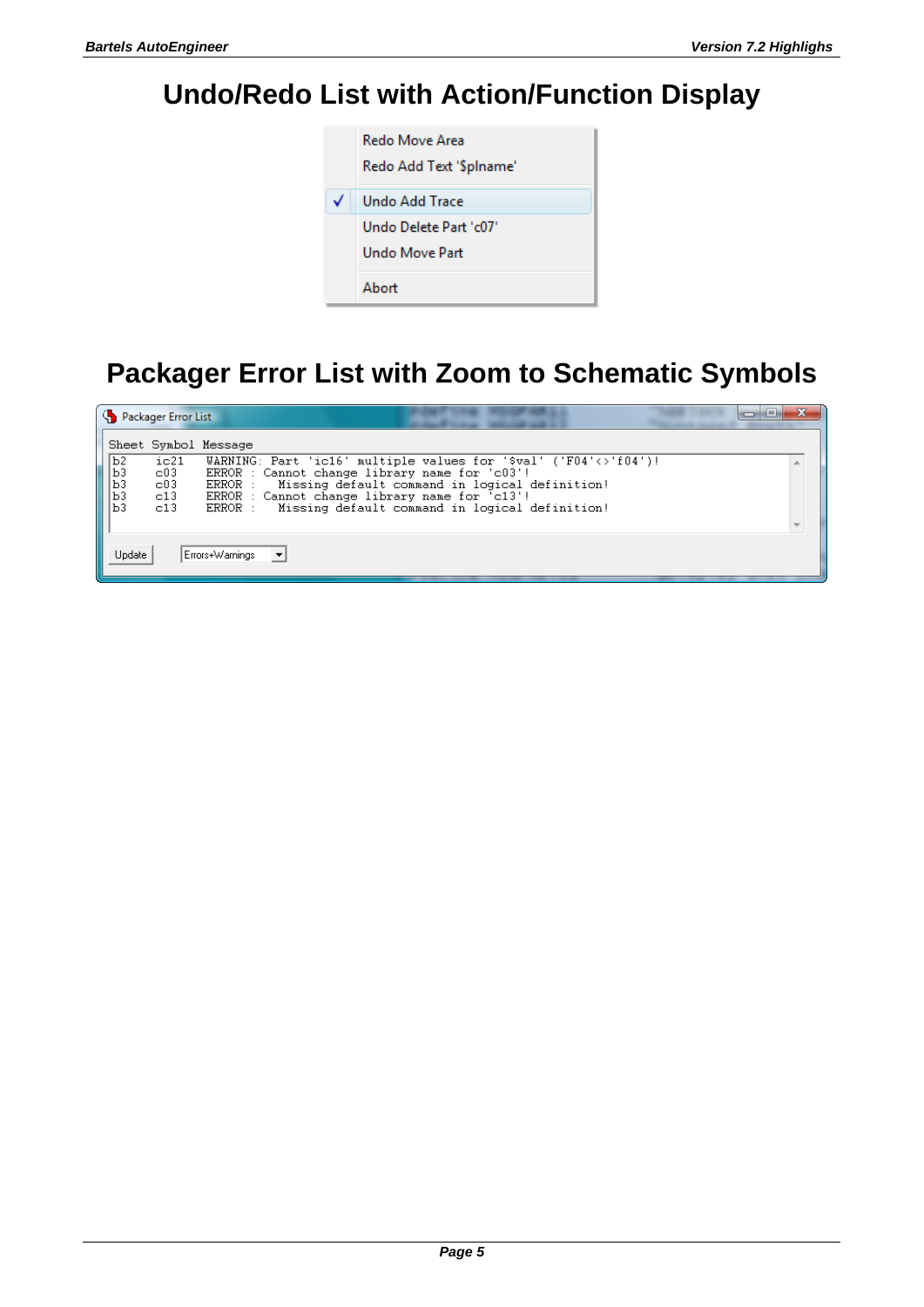# **Modeless Dialogs**

Symbol Browser **Draw Assistant** Draw Assistant Favorites Dialog Symbol Browser 74ls / 74ls00  $\overline{\mathfrak{B}}$  $\overline{\mathsf{B}}$ 74LS00  $Place$ Load Pattern Library 74s00  $\overline{\phantom{a}}$ 74<sub>s01</sub> O 74s01<br>74s02<br>74s03<br>74s05<br>74s08<br>74s10<br>74s10<br>74s10 7418107<br>|7418109<br>|7418112<br>|7416112

|  | G<br><b>Draw Functions</b>                                                             | x<br>E                                            |  |  |
|--|----------------------------------------------------------------------------------------|---------------------------------------------------|--|--|
|  | Polygon                                                                                | No default polygon type<br>▾╎                     |  |  |
|  | Square :                                                                               | Corner, Corner<br>Center, Corner                  |  |  |
|  | Rectangle :                                                                            | Corner,Corner  <br>Center, Corner                 |  |  |
|  | Line:                                                                                  | Corner, Corner                                    |  |  |
|  | Circle:                                                                                | Corner,Center  <br>Center,Radius                  |  |  |
|  | Width :                                                                                | 10.0<br>Height :<br>10.0                          |  |  |
|  | Radius :                                                                               | lo.o<br>Plot Width 0.0                            |  |  |
|  | Text                                                                                   | 1\$                                               |  |  |
|  | Pin Text                                                                               | ● Standard C Commentary                           |  |  |
|  | Text Height : 2.0<br>г<br>centered                                                     |                                                   |  |  |
|  | Placement Loop                                                                         | ோமை ்ெmil                                         |  |  |
|  | stdsym / vr_pos/fix                                                                    |                                                   |  |  |
|  |                                                                                        | \$<br>≸p \name<br>\$type<br>U<br>I<br>n.<br>\$val |  |  |
|  | G<br>G                                                                                 |                                                   |  |  |
|  | Place<br>$\times$ : $\overline{1}$ $\times$ : $\overline{1}$                           | Library                                           |  |  |
|  | vr_pos/fix                                                                             |                                                   |  |  |
|  | bus_shift_3<br>planhead<br>vr_neg/adj<br>vr_neg/fix<br><u>vr_pos/adj</u><br>vr_pos/fix |                                                   |  |  |
|  |                                                                                        |                                                   |  |  |

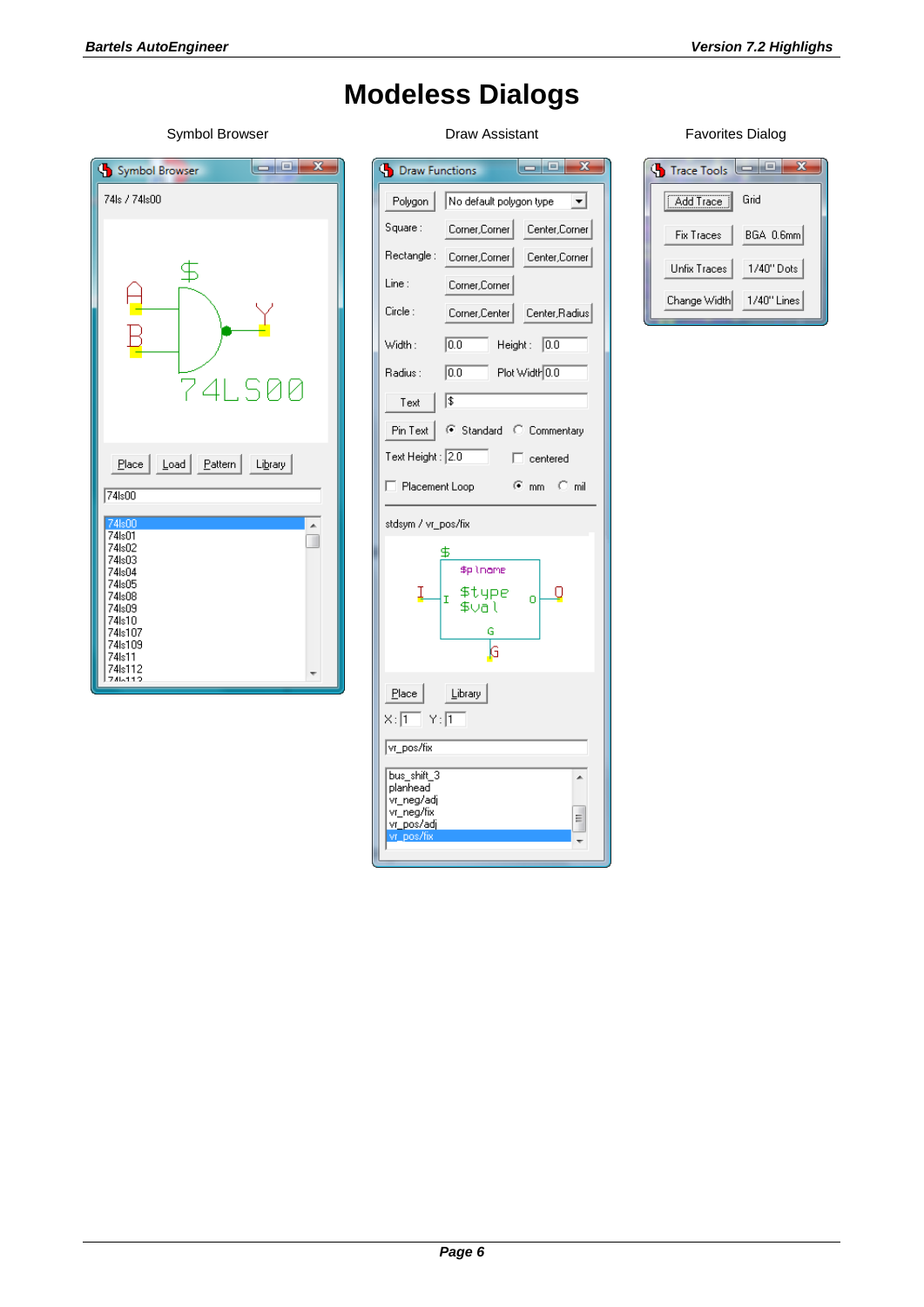

## **Display Grid Lines**

## **Automatic Symmetric Polygon Generation**

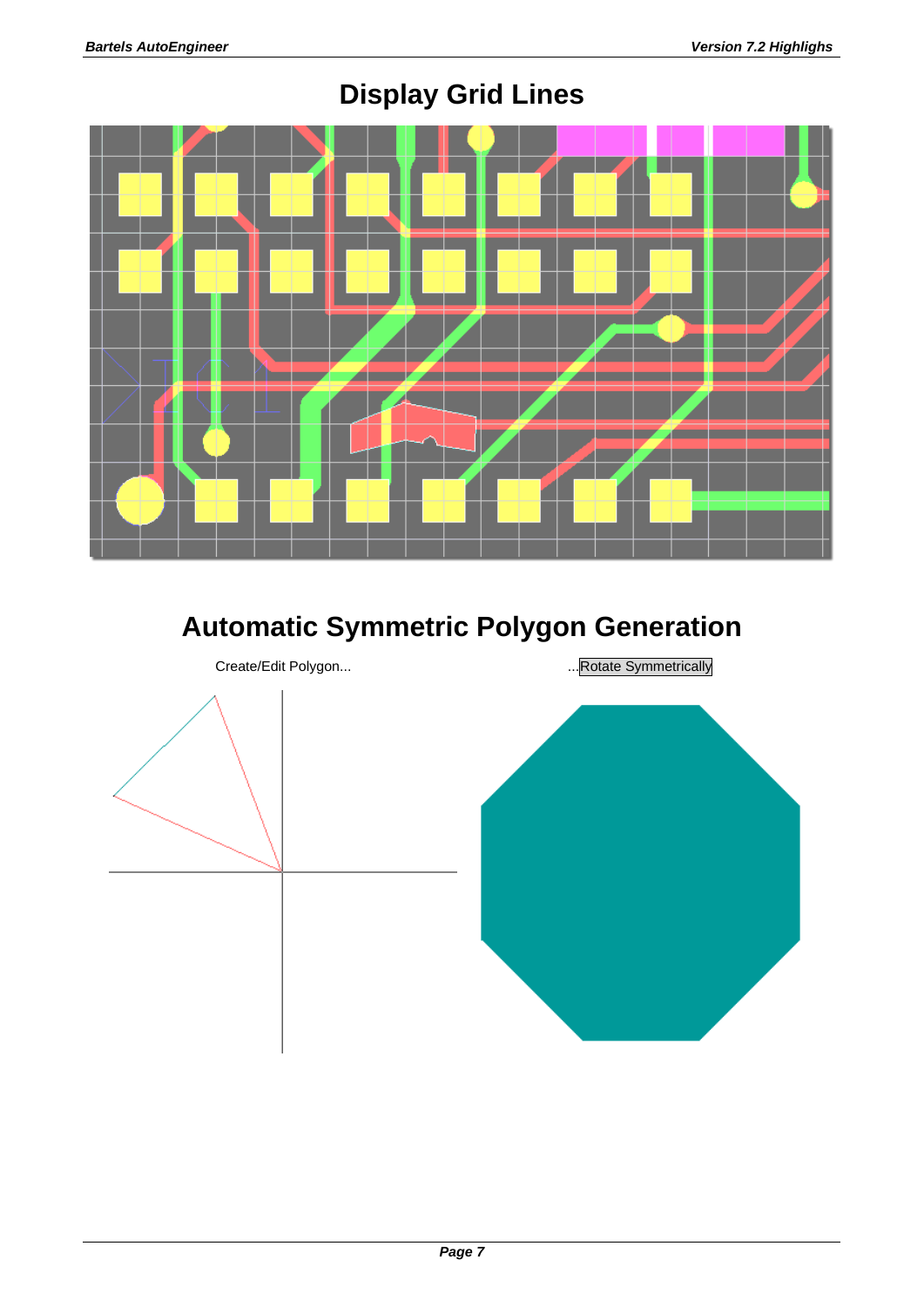### **Layout Solder Side View**

View Layout Component Side View Layout Solder Side



## **Layout Net Highlight with Pattern Display**